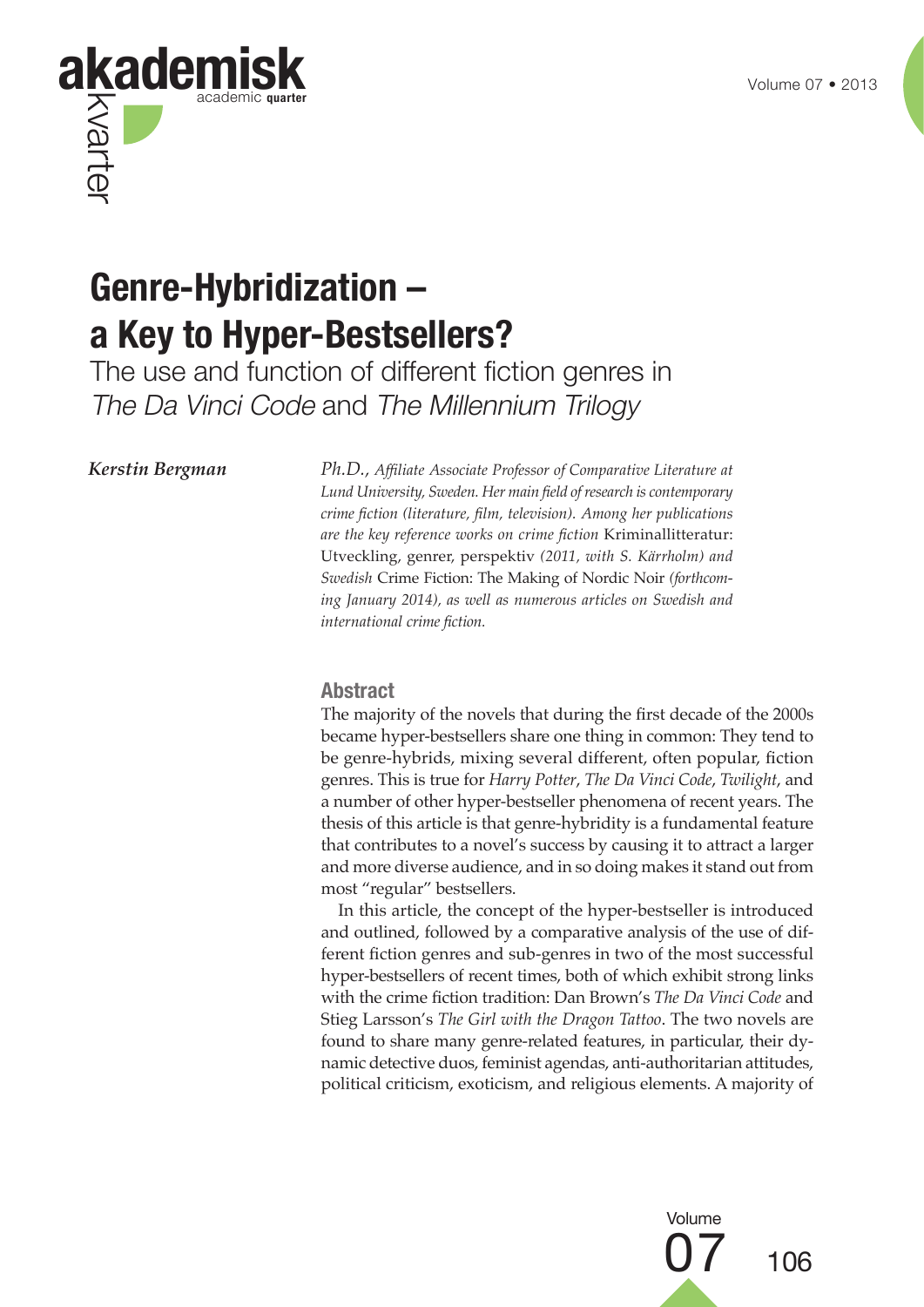

the shared genre conventions are also found to enable a strong sense of reader identification with the detective characters.

*Keywords* hyper-bestseller, genre, genre-hybridity, crime fiction, Dan Brown, Stieg Larsson.

#### **The concept of hyper-bestseller**

To describe and classify the most successful works of fiction from recent decades – those that have succeeded beyond even the status of bestseller or blockbuster – the concept of *hyper-bestseller* is introduced here.1 The list below defines its main features:

- 1. A popular cultural phenomenon
- 2. Originates in a novel/a series of novels, which turn/s into something much bigger than the average No. 1 *New York Times* bestseller
- 3. Translated into a large number of languages
- 4. Sells in many millions of copies
- 5. Turned into blockbuster films
- 6. Adapted for several other media formats
- 7. Attracts enormous international popularity and fan culture
- 8. Known also to people who have not read the original novel/ novels or approached the text through its remediations
- 9. Attracts extensive attention by media
- 10. Attracts extensive attention by scholars

The majority of novels that during the first decade of the 2000s became hyper-bestsellers share one thing in common: They tend to be genre-hybrids, mixing several different, often popular, fiction genres. This is true for *Harry Potter*, *The Da Vinci Code*, *Twilight*, *The Millennium Trilogy*, *The Hunger Games*, *Fifty Shades of Gray*, and a number of other hyper-bestseller phenomena of recent years. There are many other factors that contribute to turning a novel into a hyper-bestseller, not least factors of promotion and distribution. The thesis of this article is, however, that genre-hybridity is a fundamental – and so far under-explored – feature that contributes to such a novel's success by causing it to attract a larger and more diverse audience, and in so doing makes it stand out from most "regular" bestsellers.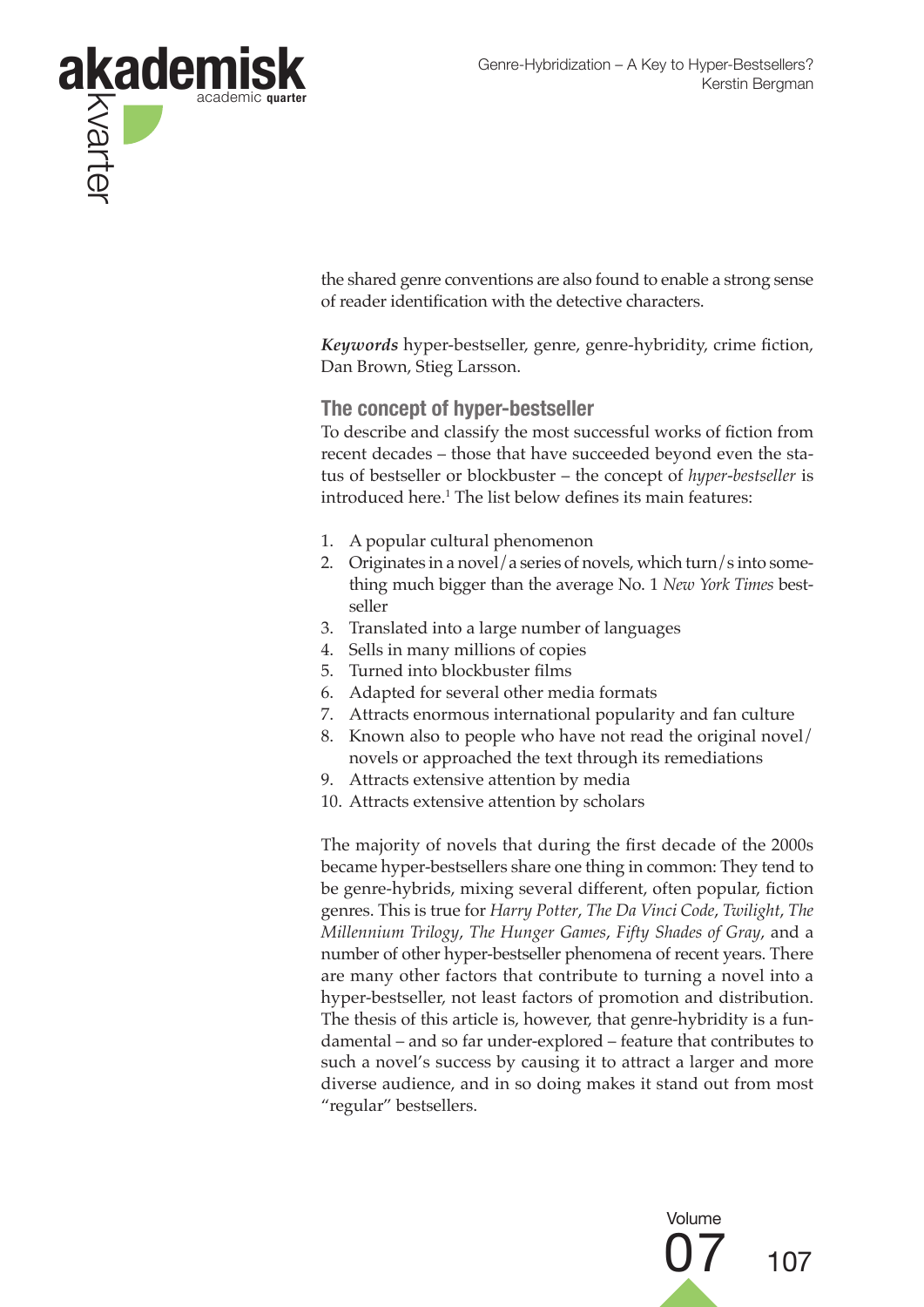

As crime fiction in particular has grown to dominate the international fiction market during the last decade, I will compare the use of different fiction genres and sub-genres in two of the most successful hyper-bestsellers of recent times, both of which exhibit strong links with the crime fiction tradition: Dan Brown's *The Da Vinci Code* (2003) and Stieg Larsson's *The Girl with the Dragon Tattoo* (2005)2 from his *Millennium Trilogy*. 3 By comparing how these novels employ different fiction genres and sub-genres, I hope to be able to identify what they share in common in terms of use and mixture of genre elements – and which, furthermore, arguably constitute an important ingredient in their success and status as hyper-bestsellers.

Popular fiction has always had a strong bond to concepts of genre, closely following specific genre rules, traditions, and patterns. In the wake of post-modernity, however, the borders between different genres have become much more permeable.<sup>4</sup> This applies also at the level of sub-genres. Indeed, to look at crime fiction today, it is hard to find an archetypal whodunit, psychological thriller, or police procedural, as most crime writers now use elements from more than one sub-genre.5 Readers and audiences today possess extensive knowledge concerning what characterizes different genres, and can thus often also identify genre patterns and conventions in fiction where several genres are mixed. Studying genre use in *Harry Potter*, Anne Hiebert Alton concludes that genre today is much more than a "classification tool," it has rather become a "communication system":

Because of their conscious or unconscious awareness of the various genres fused in the books, readers gain the delight of recognition as they read something that feels familiar in form: they know the conventions of the game, or the story, before they begin, and thus are looking for the tags, or signs. (Alton, 2009, p. 221)

To be able to recognize elements from different genres, as well as references to specific works of popular fiction, might even constitute part of the attraction for the reader.

When Brown's *The Da Vinci Code* was published in 2003, he was already an established author with three novels to his name. However, it was the above novel that propelled him into becoming a hyper-bestseller phenomenon. Despite being quite similar to his earlier *Angels & Demons* (2000),<sup>6</sup> the more controversial content of *The Da Vinci Code* was probably crucial in making it more successful than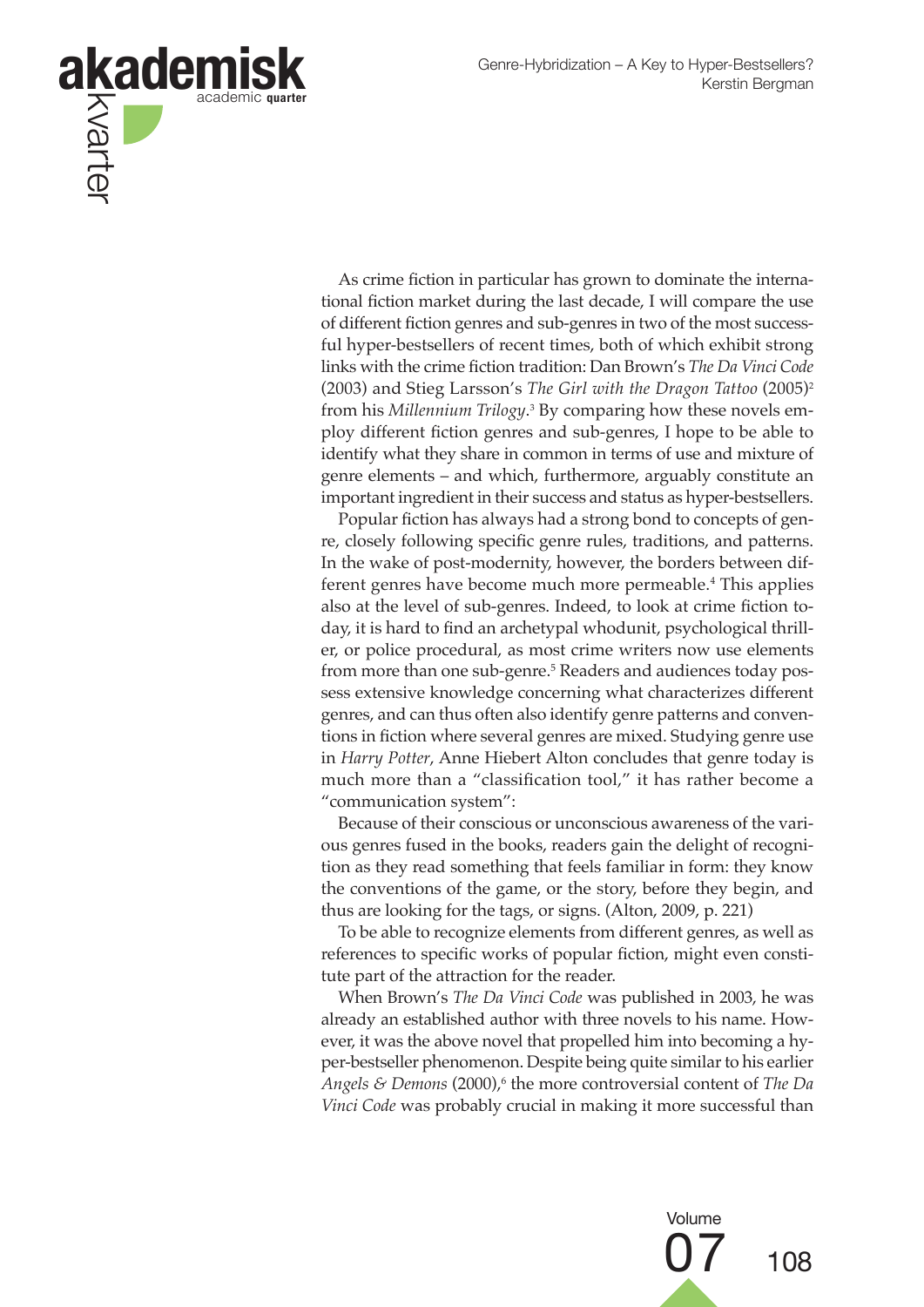

the former. It could also be argued that the timing was riper for this kind of novel to become a hyper-bestseller, as crime fiction – widely defined – was just starting to eclipse all other genres in terms of popularity. A couple of years later, in 2005, when Larsson's *The Girl with the Dragon Tattoo* was first published, the novel was thus "carried" by the still growing popularity of crime fiction, and in particular on the back of Brown's *The Da Vinci Code*. Nordic crime fiction was also beginning to become known as a concept in its own right, and the translation of Larsson's *Millennium Trilogy* paved the way for opening up the international market to Nordic writers. Although already popular in many European languages, English-language sales of Larsson's novels (released in English 2008–2009) were unprecedented for a Nordic crime writer. That it was the *Millennium Trilogy* – and not, for example, Henning Mankell's Kurt Wallander novels or Jo Nesbø's Harry Hole series – that became a hyper-bestseller phenomenon, can in all likelihood be attributed to the extensive genre mixture of Larsson's novels (cf. the more extensive discussion in Bergman, 2013, pp. 51–53).

### **A cultural thriller packed with whodunit elements, and a whodunit turned serial killer thriller**

The main structure of *The Da Vinci Code* is based on the political thriller (the thematic content, however, qualifies it primarily as a cultural thriller) with a dominating "on the run" motif, where the heroes are both hunters and hunted, and where the suspense is built up around the constant threats that keep them running. To this basic structure, Brown adds a number of riddles and puzzles to be solved for his heroes to keep momentum and stay ahead of their pursuers.7 The types of codes and puzzles used by Brown commonly belong to the classic detective story or whodunit. In these sub-genres, the puzzles give rise to a pause in the developments of the narrative. While this pause traditionally delays the solving of the case, in Brown's novel it contributes to the tempo by adding suspense. Unlike the classic whodunit, *The Da Vinci Code* contains not one puzzle-like mystery, but a series of mysteries and codes that need to be solved by the protagonists under extreme time pressure so as to survive, solve the initial murder, and complete what turns out to be a search for the Holy Grail.

Volume

07 <sup>109</sup>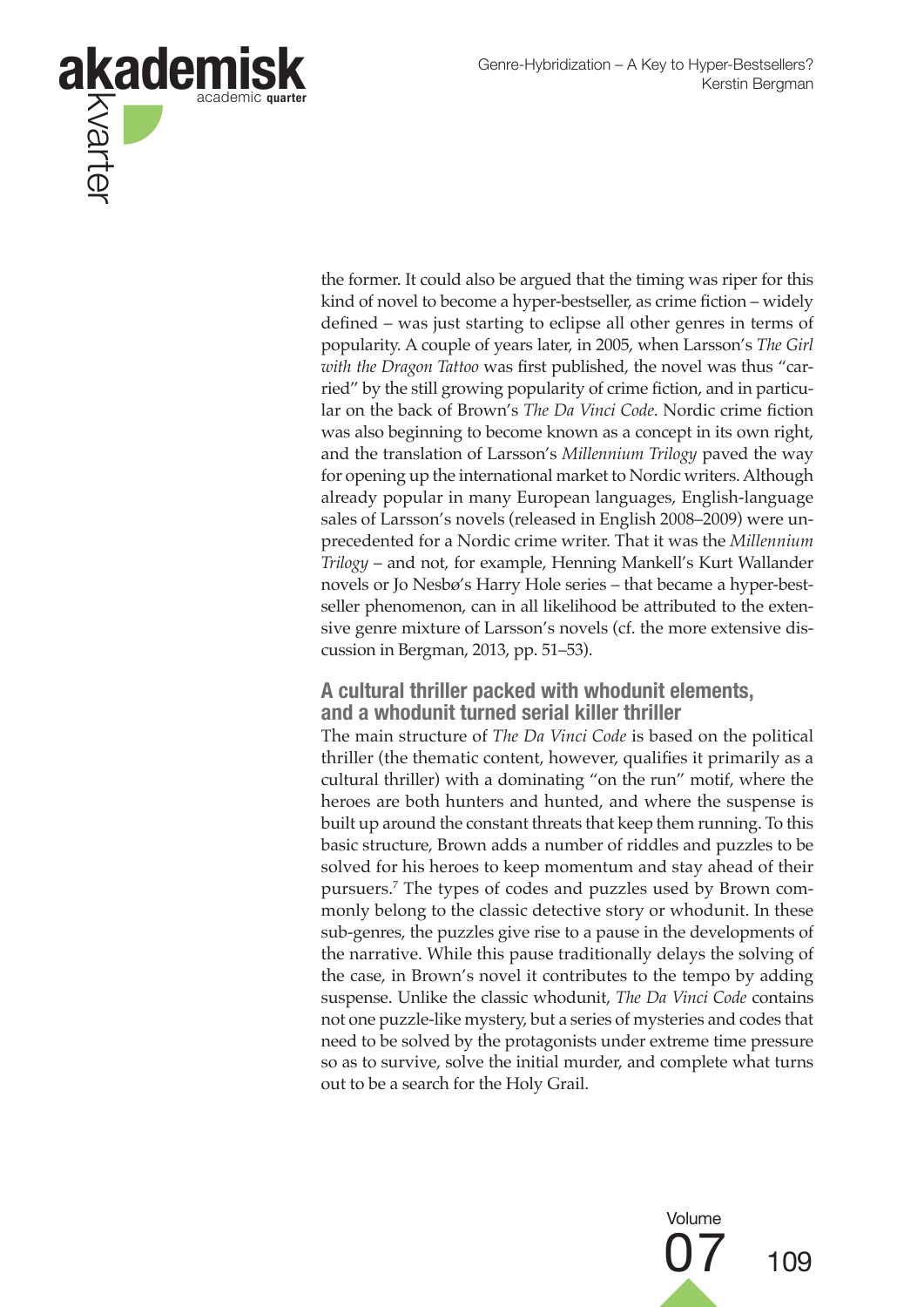

In *The Girl with the Dragon Tattoo*, genre associations progressively change. The initial mystery of the disappearance of a girl from an isolated island places the novel primarily in the whodunit sub-genre. Later events and genre elements eventually turn it into what is essentially a serial killer thriller. The transition between genres is a gradual process, but the final crossing of the line is clearly marked by several genre-related markers (Bergman, 2013, pp. 49–50). Larsson also uses the occasional riddle/puzzle in his novel, the foremost example being a list of names and numbers found in the missing girl's diary. These are believed to be (encrypted) phone numbers, but eventually they are deciphered as references to passages in the Bible, which, in turn, refer to a series of murdered women (Larsson, 2011, pp. 171, 252–253). In Larsson's case, the riddle thus illustrates the transformation from one sub-genre to the other, from whodunit to serial killer thriller, rather than constituting a driving force for the action. Although these are the main genre structures and affiliations characterizing the two novels, both contain an additional number of genre references and elements – from different crime fiction subgenres and other (mainly) popular fiction genres. Gunhild Agger has, for example, convincingly demonstrated Larsson's extensive use of the melodrama (another genre common in hyper-bestsellers) as crucial for his success (Agger, 2010, passim).

#### **Dynamic detective duos and feminist agendas**

Both Brown and Larsson chose a man-woman combo of amateur detectives as their protagonists. Robert Langdon and Mikael Blomkvist are investigating academics, respectively a symbologist/art historian and journalist, while the women have ties to professional investigation in their line of work – Sophie Neveu as a cryptologist employed by the police (although running from the police during the events of the novel), and Lisbeth Salander freelancing as an investigator for a private security firm. In Brown's case, it could be argued that the man-woman combo might attract more women readers to the thriller genre; in Larsson's, it might attract women to the kind of crime novel that conveys social and political criticism, another important sub-genre incorporated in *The Girl with the Dragon Tattoo*. Crime fiction is in many senses a traditionally male genre, and many of its sub-genres still have a predominantly male readership, despite the general tendency for women to be greater con-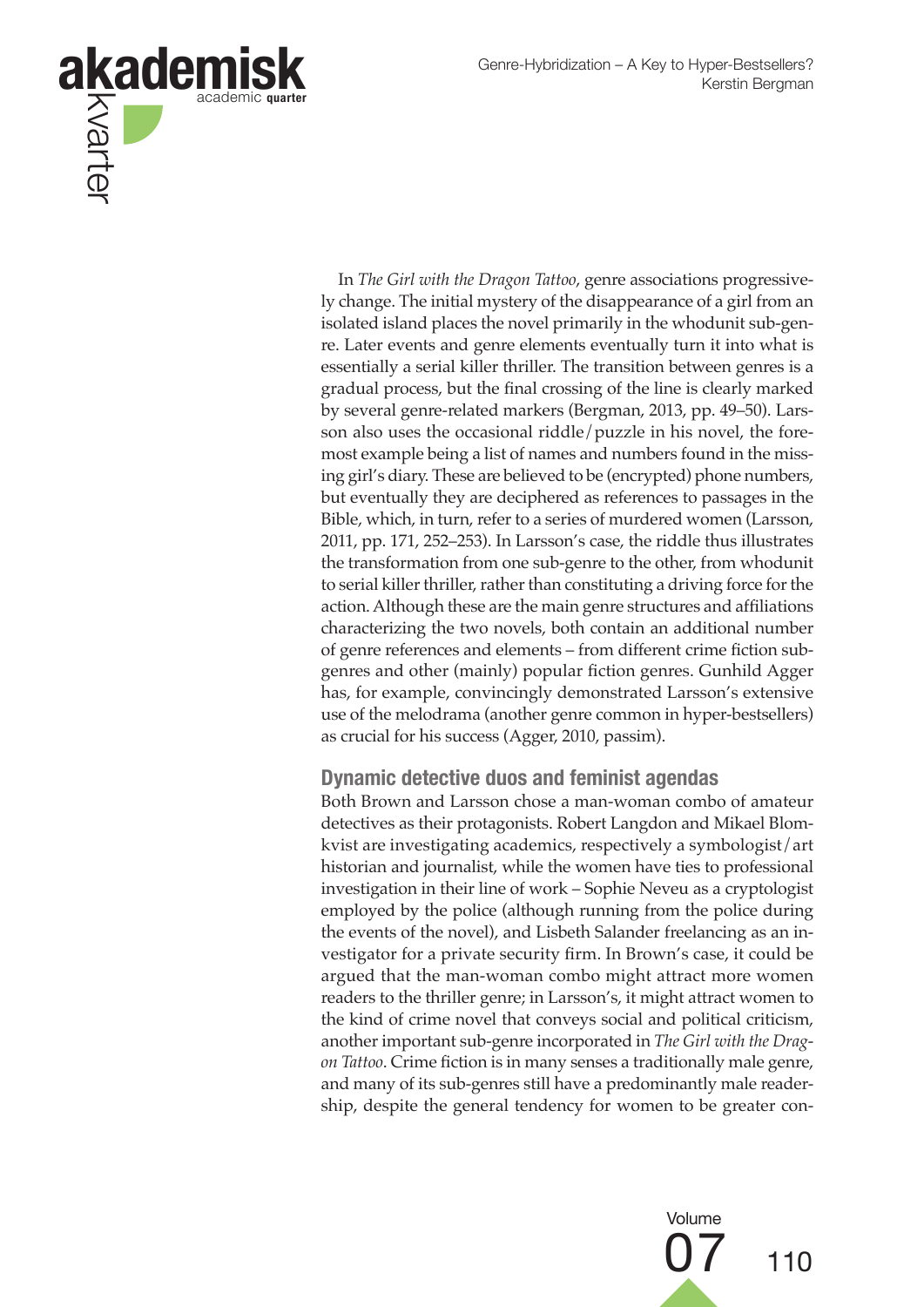

sumers of novels. Furthermore, the dual gender combo enables a traditional romantic motif, something that both authors take advantage of. In classic detective fiction, romance tended to be avoided unless it was part of the motif for murder. In recent decades, however, romantic liaisons between heroes have grown to be a staple in most crime fiction sub-genres. This has contributed to broadening the appeal of crime fiction to new audiences.

While Brown's and Larsson's women protagonists can hardly be considered submissive or weak, it is clear that Brown relies more on traditional gender stereotypes. Langdon is the action hero and also takes on a progressively stronger position in deciphering the riddles, until he finally solves the mystery on his own, with Neveu placed in a more passive role (cf. Bergman, 2011, p. 96). Larsson rather inverts traditional gender dynamics, conferring on Blomkvist more traditionally female traits, with Salander acting as the action hero, who rescues the captured Blomkvist from the serial killer (cf. Kärrholm, 2012, p. 151). In spite of this, their working relationship tends to be gender equal, something an international audience might also expect, and accept, from a Swedish novel; and to international women readers, this is likely part of the novel's attraction.

Larsson's novel has a clear feminist agenda, aiming to criticize and raise awareness of structural and physical violence toward women. The theme persists throughout the trilogy, though it is perhaps most explicit in the story about Salander and in the first novel's case of the serial killer. Brown's novel, too, can be said to have a feminist theme at its core: the battle over the truth about the sacred feminine and the descendants of Jesus Christ, with it being argued that an ancient truth has been covered up by the patriarchal Christian Church to suppress women. Brown's and Larsson's novels thus, at least to some extent, challenge the male paradigm traditionally dominating the crime fiction genre and advocate modern ideas about gender equality while criticizing suppression of women in society. Both novels have received extensive criticism for their feminist ambitions – Brown primarily from religious circles accusing him of distorting historical facts, Larsson mainly from feminist fractions arguing that the novel cannot be feminist due to the explicit portrayal of violence against women, which is considered to be anti-feminist by default. None of the novels do, however, present *radical* feminist ideas, and this has enabled read-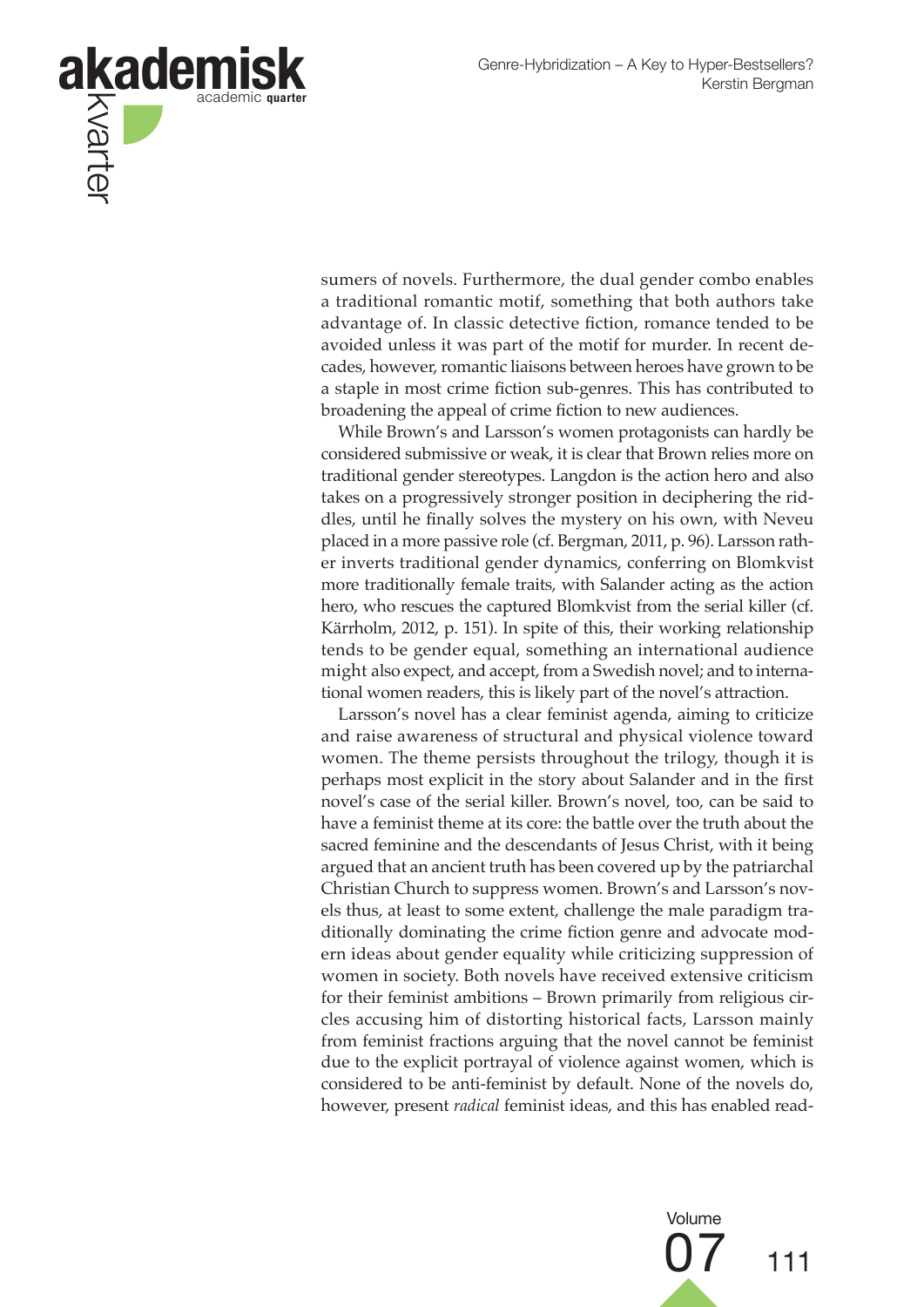

ers to find them "refreshing" without feeling too provoked. Still, these perspectives have probably added to the novels' appeal, particularly for women readers.

The protagonists of both novels also share in common that they are dealing with personal vendettas, which is most obvious in *The Girl with the Dragon Tattoo*. Blomkvist wants to prove his innocence after being convicted for libel over the Wennerström affair, something which he is able to do with the aid of Salander, who also helps him publicize Wennerström's crimes. Salander herself is raped by her legal guardian and eventually takes revenge on him and reverses their power relations. Additionally, throughout the trilogy, she investigates her own past, finding out more about what happened to her as a child, and eventually confronts her father and, during a trial, exposes the fraction within the secret police that had protected him. In the end, she finally acquires the legal status she has been denied. In the case of Brown, it is primarily Neveu who has a personal vendetta, with Langdon assisting her in her mission to find out who killed her grandfather. Vendettas and personal missions like these are commonly used in crime fiction as motifs behind the crimes committed. However, when associated with the hero, they are rather reminiscent of the quest tales common in adventure stories, which is particularly pertinent to Brown's novel, where the journey combined with the search for the Holy Grail is evocative of both classical quest tales and modern adventure stories. The vendetta motif increases the reader's emotional attachment and support for the fictional character, and thus contributes to the page-turning qualities of the novels.

While Larsson's protagonists, despite being amateur detectives, work primarily in the manner of hard-boiled private detectives, those of Brown are more clearly inspired by the heroes of the action/political thriller tradition. A specificity shared by all four heroes is that they are driven by strong, personal codes of ethics, particularly common among the hard-boiled PIs of the American tradition, whereas, for example, political thriller heroes are more often characterized by loyalty to their employers. Both authors are also very detailed in the description of how the detectives conduct their investigations and of how the cases progress, which is reminiscent of the police procedural's accounting of process details. This is a way to further make the reader feel involved in the story, as if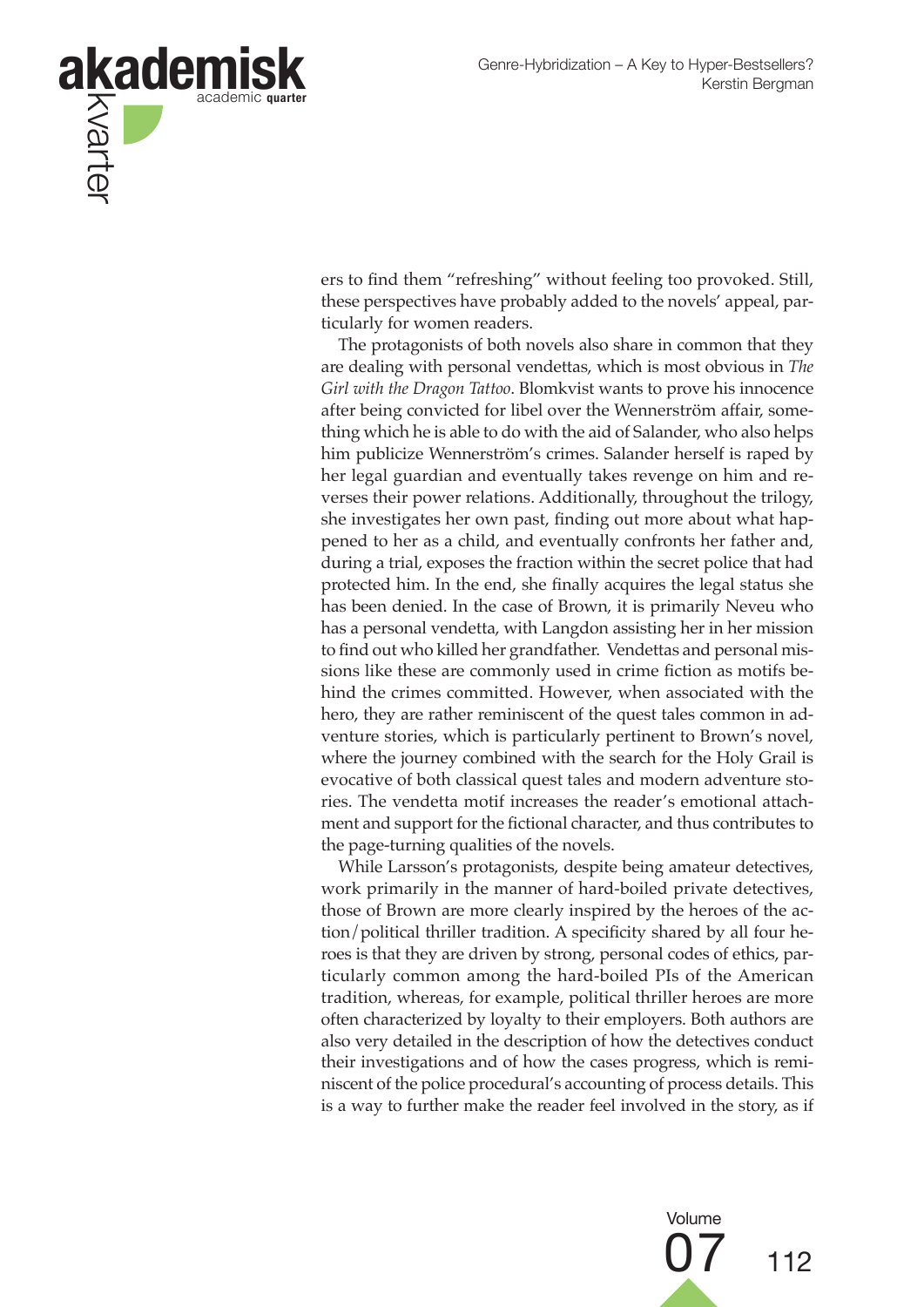

partaking in the investigation, and it is an important part of the attraction behind police and other procedural series. Additionally, hunches, instincts, and gut feelings help the four heroes navigate among clues and dangers throughout the novels. While common to many crime fiction detectives, it is perhaps particularly characteristic of the middle-aged male detectives of the police genre.

#### **Revolutionary spirits – and a touch of political criticism, exoticism, and religion**

Both Brown's and Larsson's novels blend fiction with reality by framing their stories with references to "facts": Brown as he initially informs the reader about The Priory of Sion and Opus Dei, establishing that "descriptions of artwork, architecture, documents, and secret rituals in this novel are accurate" (Brown, 2004, p. [1]); and Larsson by introducing each of the four main parts of his novel by relating Swedish statistics about violent crimes against women.8 This serves to bring the novels closer to the world of the reader – that is, making it easier to believe and engage in the fiction and to accept the often critical perspectives of society and established authorities presented in the novels.

In general, both novels show skepticism toward authorities. Indeed, more generally, from governments with double agendas in political thrillers to corruption among the highest ranks of the police in police procedurals and hard-boiled crime fiction, a mistrust of authority is very common in the genre of crime fiction. Brown and Larsson are especially critical of their portrayal of the police. In *The Da Vinci Code*, the French police hunt Langdon for a murder he did not commit, with the leading police officer connected with some of the villains, while in *The Girl with the Dragon Tattoo*, the police fail to solve the girl's disappearance and never realize there is a serial killer at work. Furthermore, the primary villains throughout *The Millennium Trilogy* are revealed as a fraction within the Swedish secret police. Both authors are also critical of other institutions. Brown primarily targets the Catholic Church and Opus Dei; Larsson critiques modern capitalism, the corrupt financial market, and the media (primarily the tabloids and financial journalists). The distrust of established authorities creates a sense of us-against-them, where it is easy for a reader to identify with the individual against the more abstract/distant powers. In a time of economic crisis, globalization,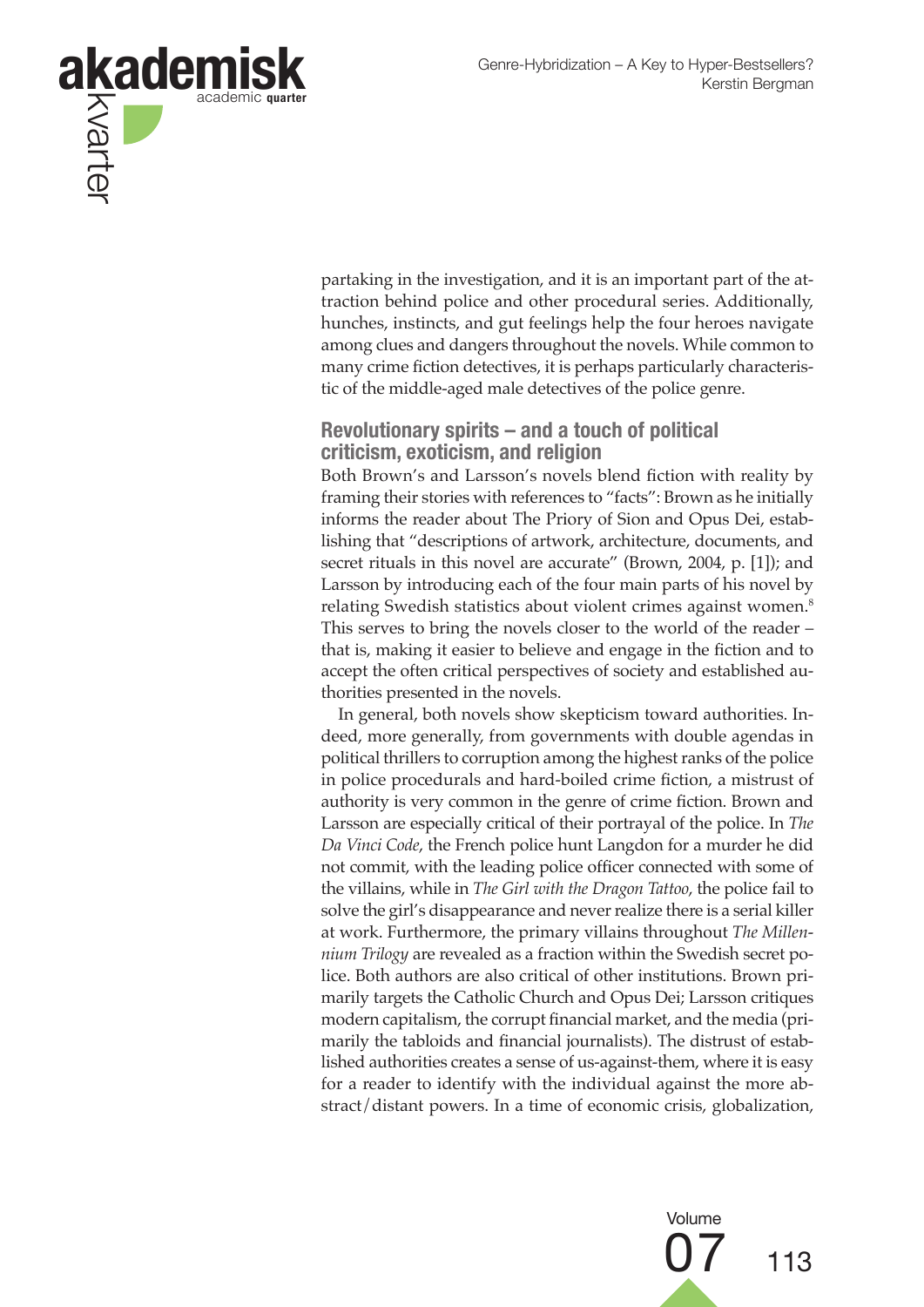

and a generally changing world, this might be attractive to many people in today's society, and has, furthermore, likely contributed to the present general rise in the popularity of crime fiction.

An additional aspect is that the heroes of both novels have a tendency not only to hide things from the police, but they also even break the law in order to make headway in their investigations and/or to avoid being captured. In crime fiction from the early and mid-20<sup>th</sup> century, law-breaking detectives were primarily found in the hard-boiled tradition, while they tended to be more law-abiding in most other sub-genres. However, a declining respect for the law can be seen in most types of more recent crime fiction. The rationale for crime fiction heroes breaking the law stems from their actions benefiting the greater good, such as catching a murderer, staying alive, or preventing another, more serious crime. When the heroes go against the rules – as when Salander uses her skills as a hacker or when Langdon tricks the police to escape from the Louvre – it enhances the suspense experienced by the readers. Even though the reader is generally "positioned" to perceive these crimes as committed for a good cause, and thus not condemning the actions of the hero, the risk that they could be caught by the police for doing something illegal is added to the long list of things that might go wrong, causing the reader to worry about – and perhaps also to cheer on – the protagonist even more.

Swedish crime fiction in particular has a reputation for containing social and political criticism, a tendency traced back to the police novels by Maj Sjöwall and Per Wahlöö (1965–75). The primary object of criticism in the national tradition has been the disintegration of the Swedish welfare state. To foreign readers, the image of Sweden presented in this type of crime fiction has thus clashed with the widespread notion of Sweden as a perfectly functioning welfare society, a socialist utopia of sorts. Portraying the Swedish state as a "villain," which Larsson to a certain extent does in his trilogy – in *The Girl with the Dragon Tattoo*, Salander's legal guardian and rapist Bjurman is the most noticeable representative of the state – is contrary to the idealized stereotype. This critical depiction of Sweden has probably increased the fascination for Swedish crime fiction among non-Swedish readers, who might get the impression that a secret truth about Sweden is being conveyed; perhaps some of these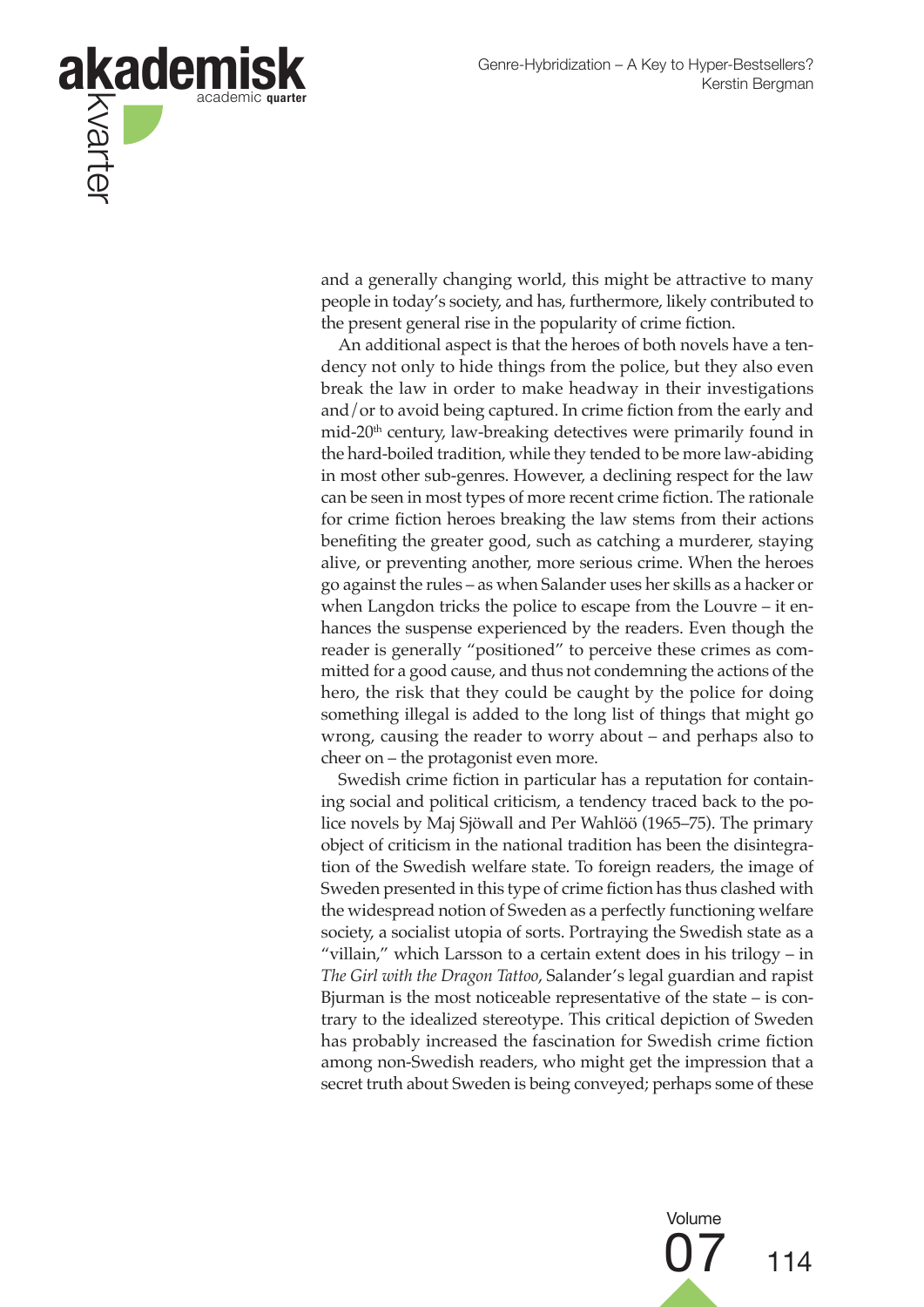

readers even take a malicious pleasure in learning that "perfect" Sweden might not be so perfect after all.

Today it is almost the rule in crime fiction that motifs for murder are traced back not only to the childhood of the characters, but often even further back, to historical times and events. Brown and Larsson both follow this pattern – the former basing his story in the history of religion, the latter in the history of industrialism in modern 20<sup>th</sup>-century Sweden – with past mysteries reemerging into the present and posing new dangers. Larsson begins with what could be defined as a historical crime: the unsolved disappearance of a girl in the 1960s. However, in the investigation, Salander observes that "This may have started out as a historical mystery," but now "we can be sure we're on somebody's trail" (Larsson, 2011, p. 331). Similarly, Brown's protagonists repeatedly reflect upon the connections between the past and present, questioning whether the Catholic Church would really be prepared to countenance murder so as to prevent the Grail documents from being made public.

While Brown's novel is permeated by the theme of religion, the main mystery in Larsson's novel also has a religious element to it, as Bible verses prove to be the key in revealing that a serial killer is on the loose. From almost being "banned" from crime fiction, seen as contradicting factual logic, religion has become increasingly prominent in the genre in recent decades (Hansen, 2012, passim). Elaborate religious motifs and patterns have been important in serial killer thrillers. Nonetheless, Brown and Larsson both maintain a somewhat critical, or at least skeptical, distance from religion, avoiding association with any branch of faith or pedalling specific religious beliefs that could potentially scare off readers.

#### **Concluding remarks**

Marketing efforts aside, in examining the texts of the two novels it is clear that they share in common certain features that might have contributed to their enormous success. In particular, Brown and Larsson use many different genre conventions that enable a strong sense of reader identification with the detective characters. Can these observations be used as a guide on how to write a forthcoming hyper-bestseller? Of course not, but it is nevertheless likely that many of the common, genre-related features identified above can also be found in other hyper-bestsellers from the recent past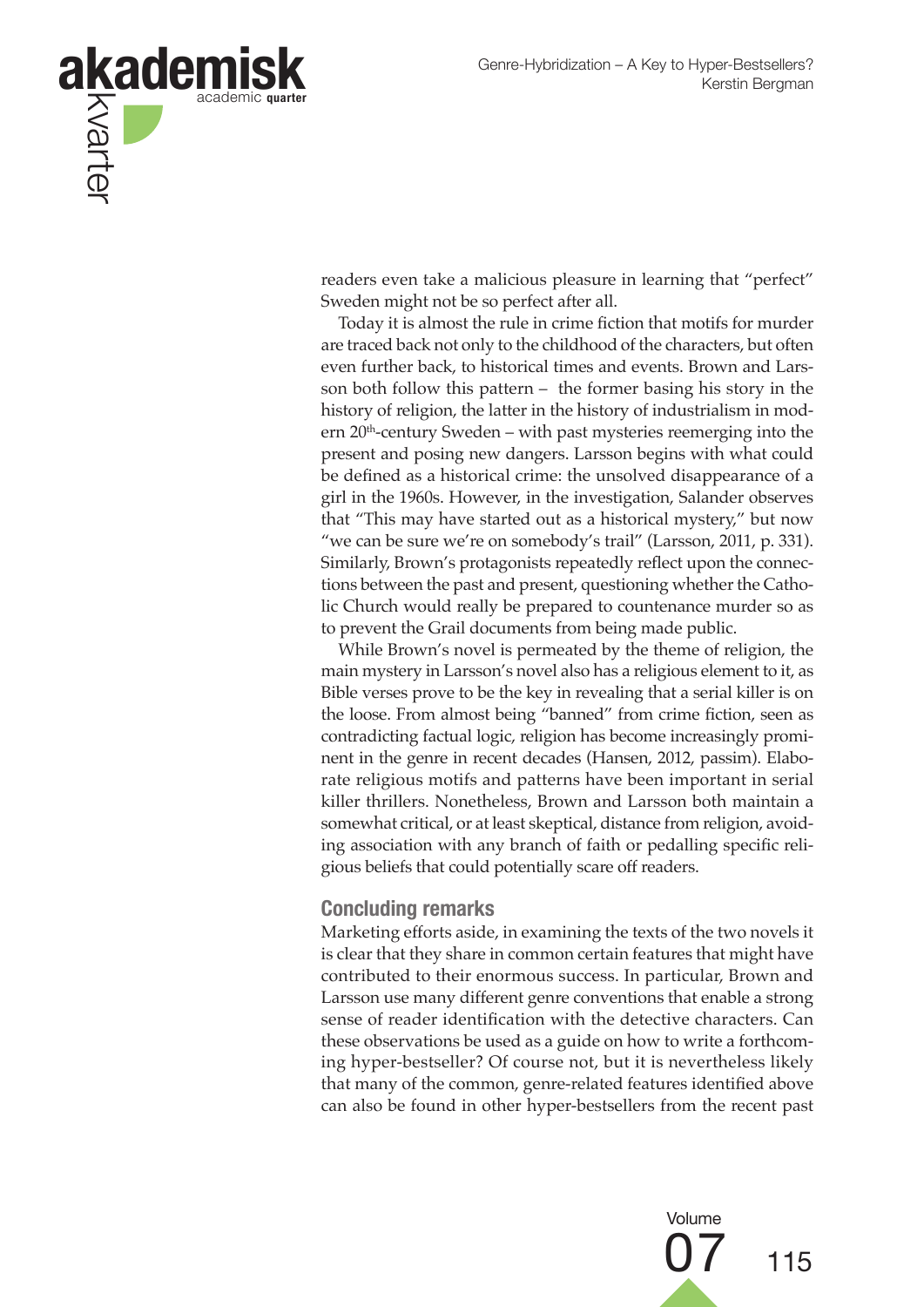

– and will probably be found in equally successful works in the near future.

Reading the *Harry Potter* series as a "generic game," Altman concludes that

Rowling has created something new: a generic mosaic made up of numerous individual pieces combined in a way that allows them to keep their original shape while constantly changing their significance. The ways in which these pieces operate vary and change depending on the generic tags being interpreted at any given time by any particular reader. (Altman, 2009, p. 221)

This allows for a wide range of readers to appreciate and feel engaged in her work. I would suggest that Brown and Larsson have both accomplished something very similar to Rowling's "genre mosaic." Although it is not possible to draw decisive conclusions from the examination of only two examples, it should be noted that these are not just *any* two examples. Brown's and Larsson's novels have become two of the most successful international hyper-bestsellers of the past decade. Additionally, they are probably *the* two most successful examples principally aimed at an adult audience (unlike *Harry Potter*, *Twilight*, or *The Hunger Games*). Published in the early 2000s, both Larsson and Brown benefited from the fact that knowledgeable readers/consumers were ready for a new type of novel, one which involved a more elaborate use of different crime fiction sub-genres.

## **References**

- Agger, G., 2010. Krimithriller, melodrama og bestseller: Stieg Larssons Millennium-trilogi. In: G. Agger, G and Waade, A.M., eds. *Den skandinaviske krimi: Bestseller og blockbuster*. Göteborg: Nordicom. pp. 91–107.
- Alton, A.H., 2009/2003. Playing the Genre Game: Generic Fusions of the Harry Potter Series. In: E.E. Heilman, ed. *Critical Perspectives on Harry Potter*, 2nd ed. New York, London: Routledge. pp.199–223.
- Berglund, K., 2012. När succén blir mer intressant än boken. *Svenska Dagbladet*, 1 November.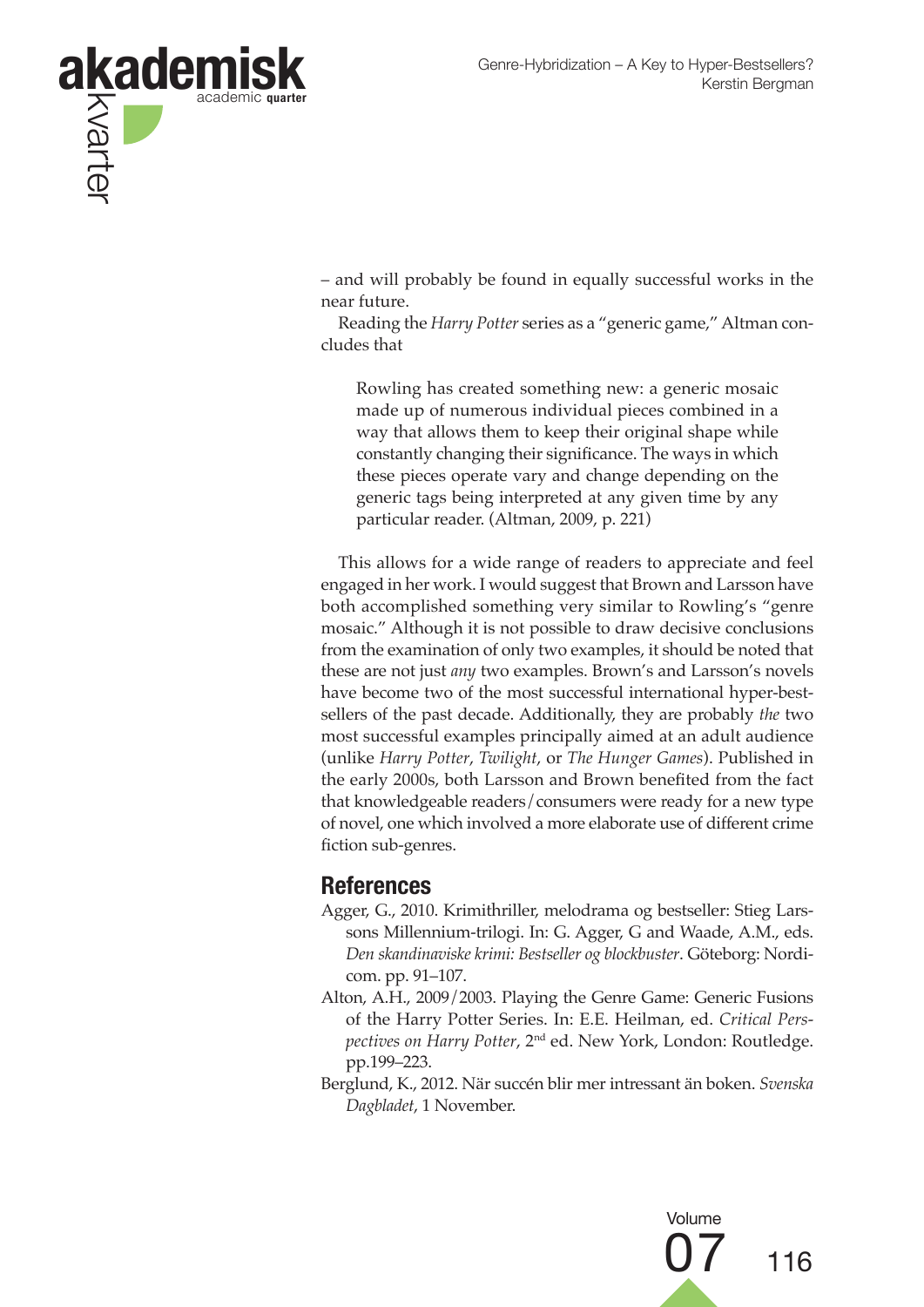

- Bergman, K., 2013. From "The Case of the Pressed Flowers" to the Serial Killer's Torture Chamber: The Use and Function of Crime Fiction Subgenres in Stieg Larsson's *The Girl with the Dragon Tattoo*. In: R. Martin, ed. *Critical Insights: Crime and Detective Fiction*. Ipswich: Salem P. pp. 38–54.
- Bergman, K., 2011. Humanisten knäcker koden: Dechiffrering och detektivroller i Dan Browns Deckare". In: K. Bernhardsson et al., eds. *Tidskrift för Classiska Studier*. Lund: Absalon. pp. 92–97.
- Brown, D., 2004. *The Da Vinci Code*. New York: Doubleday.
- Damrosch, D., 2003. *What is World Literature?* Princeton/Oxford: Princeton University Press.
- Hansen, K.T., 2012. *Mord og metafysik: Det absolute, det guddommelige og det overnaturlige i krimien*. Aalborg: Aalborg Universitetsforlag.
- Kärrholm, S., 2012. Is Mikael Blomkvist the Man of the Millennium? A Swedish Perspective on Masculinity and Feminism in Larsson's Millennium Trilogy. In: D. King and C.L. Smith, eds. *Men Who Hate Women and Women Who Kick Their Asses: Stieg Larsson's Millennium Trilogy in Feminist Perspective*. Nashville: Vanderbilt University Press. pp. 145–154.
- Larsson, S., 2011/2008. *The Girl with the Dragon Tattoo*, trans. R. Keeland. New York: Knopf.

#### **Notes**

- 1 I have borrowed, translated, and further developed the term *hyper-bestseller* (*hyperbästsäljare*) from Berglund (2012). The reason for suggesting the new term is that previously existing terms – such as for example the term *world literature*, as used by Damrosch (2003) – tend to be too inclusive and/or exclusive, and, additionally, give the wrong connotations. Meanwhile, the term *hyper-bestseller* is focused on the size, explosive expansion, and popular nature of the phenomenon at hand, and is not limited in terms of transnational and trans-medial factors.
- 2 Some of my observations concerning Larsson's novel have previously been presented more extensively in Bergman (2013). Although *The Da Vinci Code* phenomenon extends beyond that novel, to Brown's whole oeuvre or at least to all his Langdon novels, I will still refer to it as *The Da Vinci Code* phenomenon, thus stressing the importance of that very novel.
- 3 An important predecessor is Unberto Eco's *Il nome della rosa* (1980; *The Name of the Rose* [1983]). In this context, I use "genre" to define, for ex-